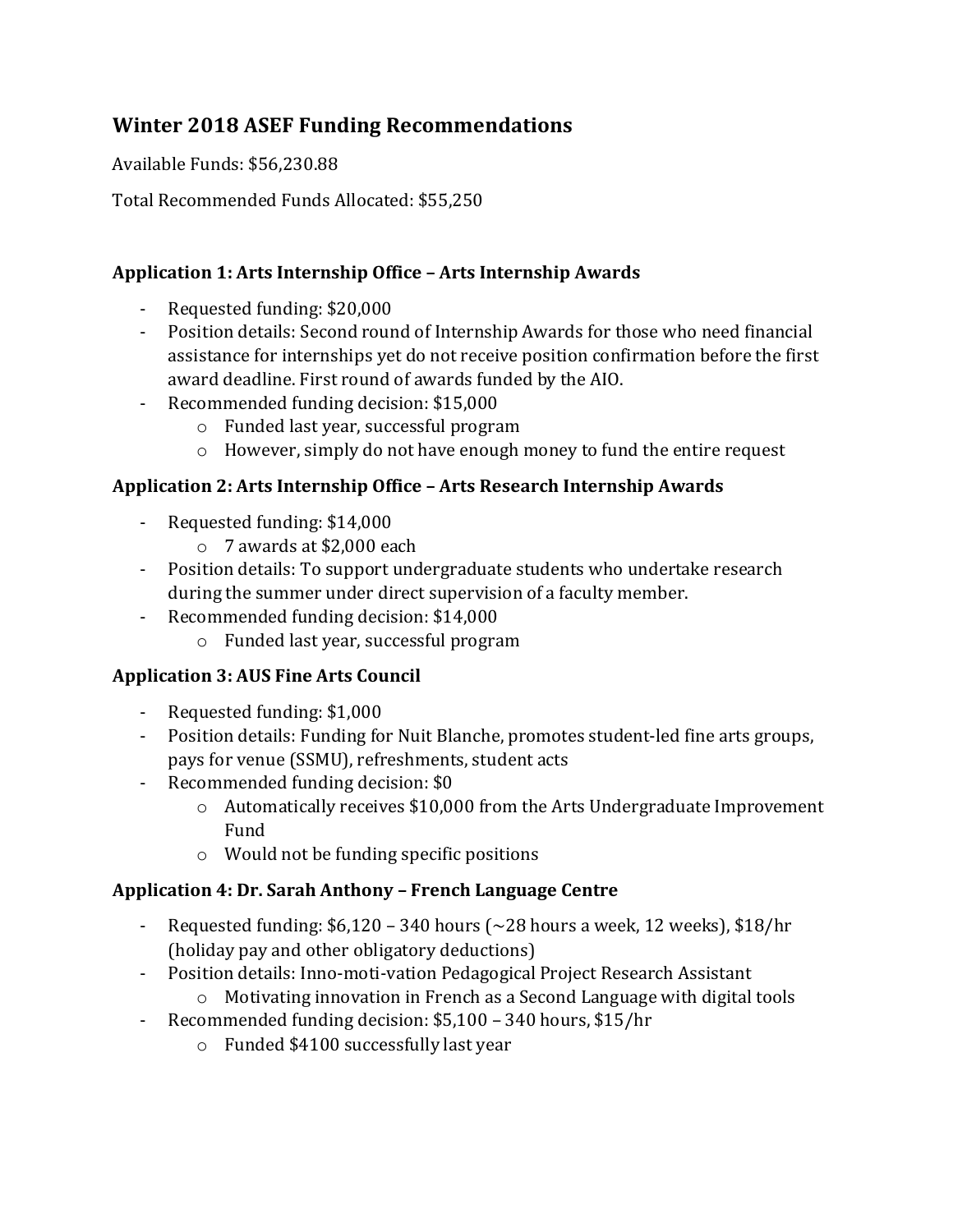### **Application 5: OASIS – Orientation Coordinator**

- Requested funding:  $$4000 15-20$ hr/week for 16 weeks, 3-6hr/week for 4 weeks
- Position details: Plans Faculty of Arts portion of Discover McGill, creates OASIS first year guide, organizes mailing to all incoming Arts Students, assists AUS in planning Departmental Program Fair, trained in academic advising
- Recommended funding decision: \$3000 200, \$15/hr
	- $\circ$  Funded successfully last year
	- $\circ$  OASIS can tend to overestimate

#### **Application 6: OASIS – Communication Assistant for Study Away Mentorship Program**

- Requested funding:  $$4500 15$  hours a week, 20 weeks (8 summer, 12 fall,  $$15/hr$ )
- Position details: Compiling database of past study away offers and experiences, funded same position in November
- Recommended funding decision: \$3000 200 hours, \$15/hr
	- o Funded \$3000 last semester
	- $\circ$  Not really at 300 hour job, don't have enough money to fund all applications

## **Application 7: Professor Jan Doering – Sociology**

- \*NOTE\*: Professor Doering applied to ASEF last semester and was approved for \$1200. It was later realized that he still had sufficient money left over in his (now discontinued) new professor start-up fund provided by ASEF, and his allocation was revoked. There was a misunderstanding in which Professor Doering was not informed that his allocation was being cut, and since prior funds (which he wishes to use for something else) do not disqualify professors from receiving ASEF funds, he would like the money re-allocated. I have copied his original application here for reconsideration, since I cannot single-handedly revoke the amended allocation decisions from November as ratified by AUS Legislative Council.
- Requested funding: \$1200 \$15/hr for 80 hours
- Position details: Research Assistant for Criminology Project
- Recommended funding decision: \$1200 \$15/hr for 80 hours

## **Application 8: Professor Garth Green – Religious Studies**

- Requested funding:  $$2711.53 140$  hours at  $$18.18/hr$ ,  $$196.43$  vacation pay
- Position details: Co-Editor of Creor E-Journal
	- $\circ$  Proofreading material and planning journal contents in collaboration with graduate student co-editor
- Recommended funding decision: \$2100 140 hours at \$15/hr